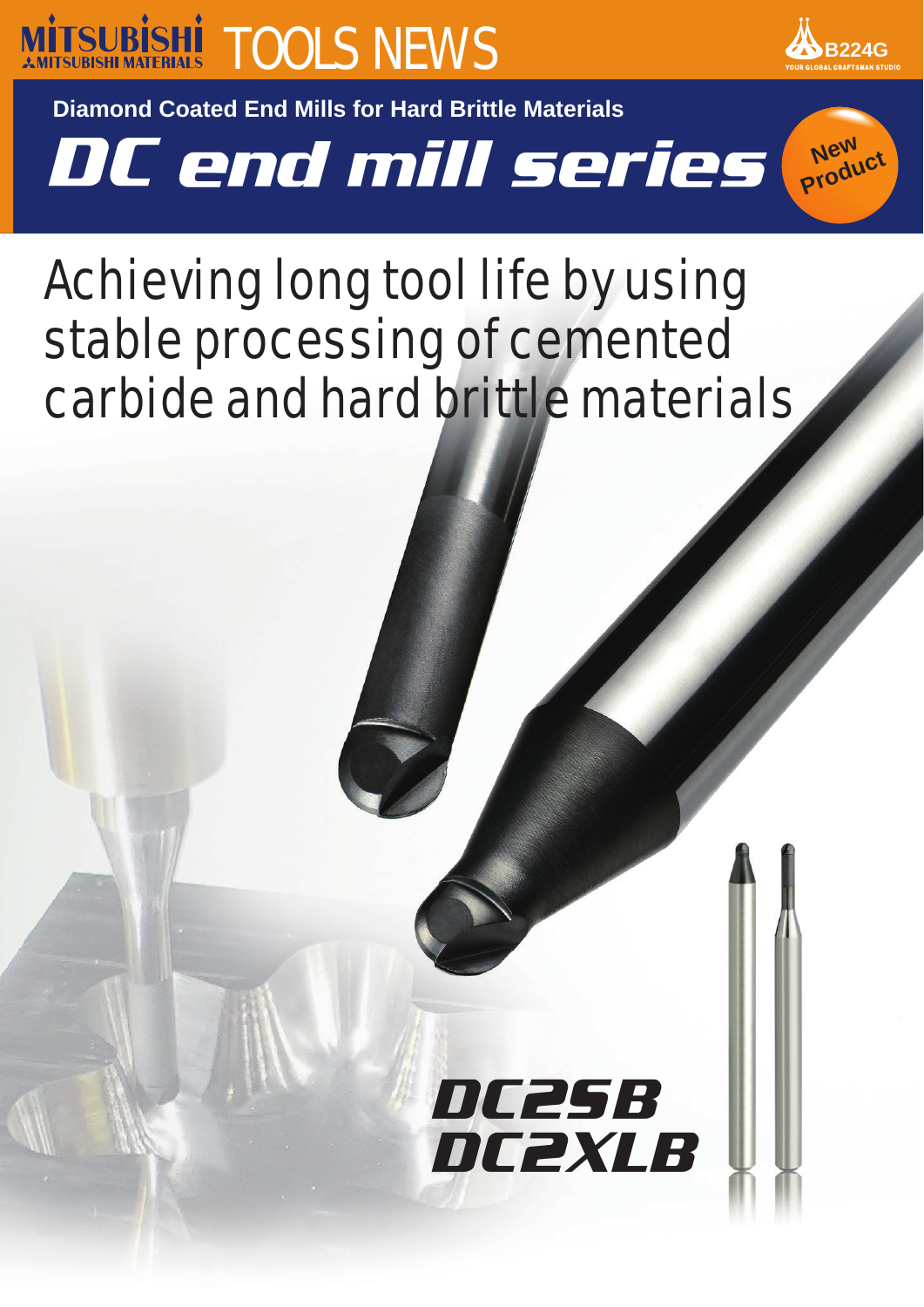# **Diamond Coated End Mills for Hard Brittle Materials**

DC end mill series

# **Long tool life with stable processing**

**An edge shape made with coexisting sharpness and high edge strength**

Straight flute rake angle has improved sharpness. As a result, chips are discharged to the tool axis and sudden damage near the ball center is restricted.

**Newly developed DC**

Uniquely developed coating technology not only dramatically improves coating adhesiveness and wear resistance but also inhibits peeling of the coating and sudden abrasions. As a result, stable and long-life processing of hard brittle materials such as cemented carbide and alumina is achieved.





An image showing the occurrence of chip discharge



Suitable DC ball end mill for cemented carbide and other hard brittle materials processing



Finish cutting / Rough cutting



Suitable DC long neck ball end mill for cemented carbide and other hard brittle materials processing

Finish cutting / Rough cutting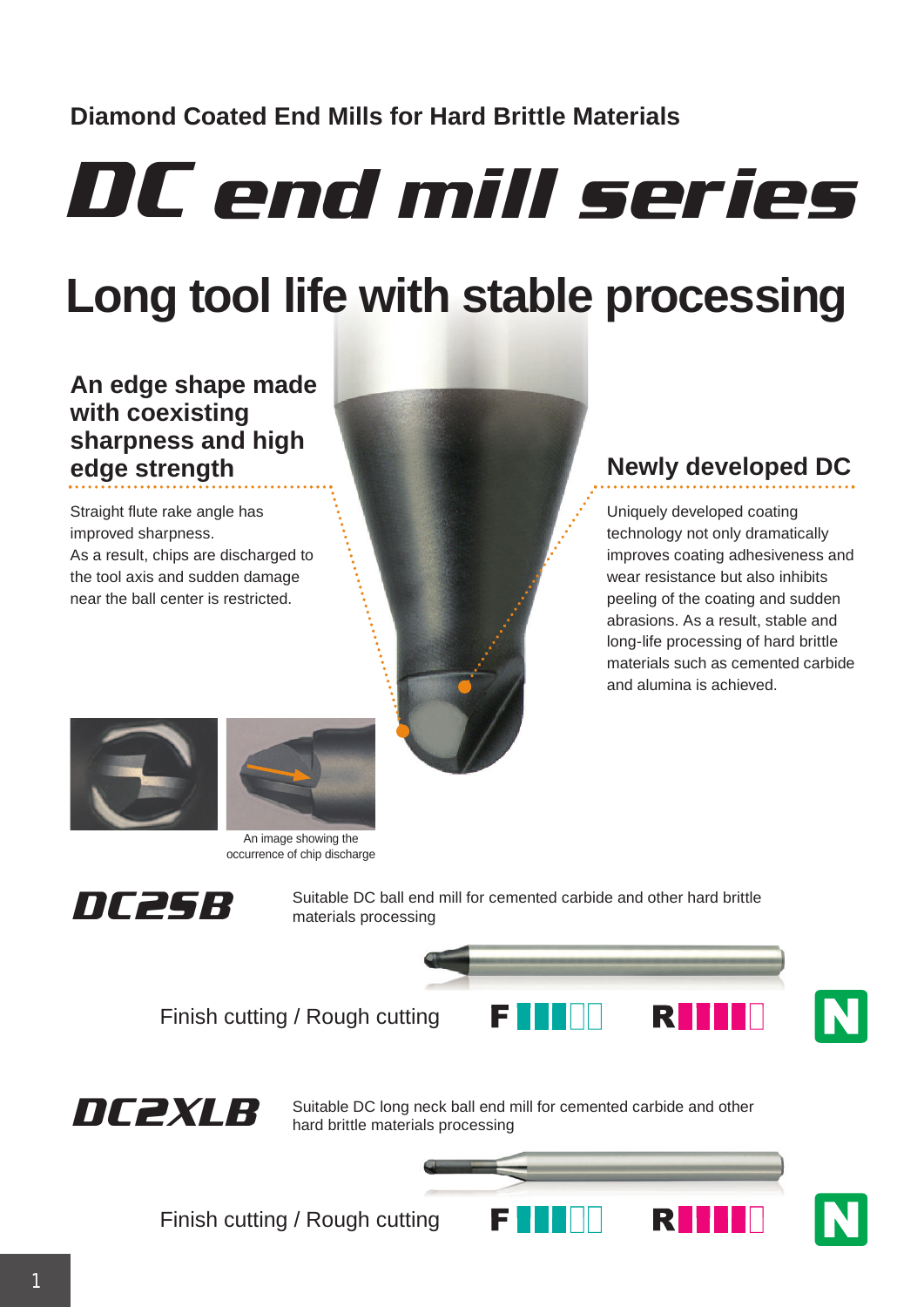## **Cutting Performance**

#### **Cemented carbide Dry**

Twice the longevity compared with conventional products Damage of the cutting edge



Cutting Mode : Dry<br>Machine : MC  $\therefore$  MC(HSK-E25)



After 26 m machining

After 26 m machining

Conventional B



After 23 m machining



#### Damage of the cutting edge

Conventional



After 40 m machining After 34 m machining



**Case study**

Cutting Speed : 82 m/min (ap 0.1 mm)

#### **Cemented carbide mold Hexalobular**



| <b>Process</b> | <b>Size</b>    | Revolution<br>$min-1$ | Feed rate<br>mm/min | ap<br>mm | ae<br>mm | Finishing<br>allowance<br>mm | Cutting time<br>h:m:s | Number of<br>tools<br>pcs |
|----------------|----------------|-----------------------|---------------------|----------|----------|------------------------------|-----------------------|---------------------------|
| Rough cutting  | R <sub>2</sub> | 24,000                | 240                 | 0.2      | 0.4      | 0.1                          | 2:12:24               | $\overline{2}$            |
| Medium cutting | R <sub>1</sub> | 30,000                | 300                 | 0.1      | 0.3      | 0.05                         | 0:49:20               | 1                         |
| Finish cutting | R <sub>1</sub> | 30,000                | 300                 | 0.1      | 0.1      | 0                            | 0:37:30               |                           |

Model Size : 24×21.6×5 mm Work Material: CIS VM-20 (92HRA) Tool : DC2SB

Cutting Mode : Air blow Machine : MC (RS20)

#### **Cutting time : 219 min Tools used : 4**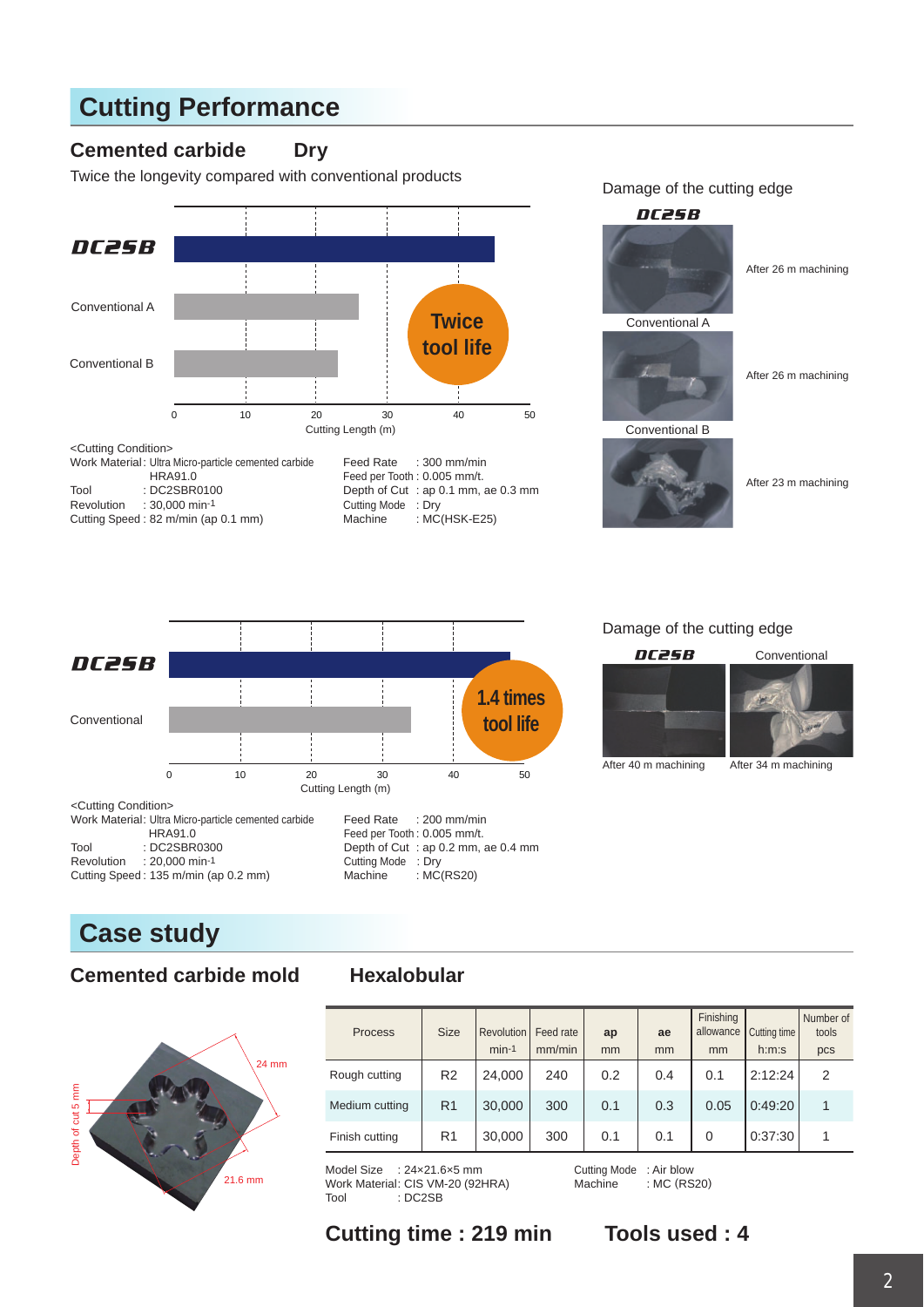## Diamond Coated End Mills for Hard Brittle Materials



Ball nose, Short cut length, 2 flute, For hard brittle materials

| Cemented carbide | Alumina<br><b>Zirconia</b> | Silicon carbide<br>Silicon nitride | Quartz glass |
|------------------|----------------------------|------------------------------------|--------------|
| O                |                            |                                    |              |





UWC

DC



| D             | $0.1 \leq$ RE $\leq$ 3 |  |  |
|---------------|------------------------|--|--|
|               | ±0.01                  |  |  |
|               | 4≤DCON≤6               |  |  |
| [ <b>h6</b> ] | $-0.008$               |  |  |

a Suitable DC ball end mill for cemented carbide and other hard brittle materials processing.

| <b>Order Number</b>              | <b>RE</b> | <b>DC</b> | <b>APMX</b> | <b>LF</b> | <b>DCON</b>    | No. of<br>Flutes | <b>Stock</b> | <b>Type</b> |
|----------------------------------|-----------|-----------|-------------|-----------|----------------|------------------|--------------|-------------|
| <b>DC2SBR0010</b>                | 0.1       | 0.2       | 0.12        | 50        | 4              | 2                | $\bullet$    |             |
| DC2SBR0020                       | 0.2       | 0.4       | 0.24        | 50        | $\overline{4}$ | 2                |              |             |
| DC2SBR0030                       | 0.3       | 0.6       | 0.42        | 50        | 4              | 2                |              |             |
| DC2SBR0040                       | 0.4       | 0.8       | 0.56        | 50        | $\overline{4}$ | 2                | 0            |             |
| DC2SBR0050                       | 0.5       |           | 0.7         | 50        | 4              | 2                |              |             |
| DC2SBR0075                       | 0.75      | 1.5       | 1           | 50        | $\overline{4}$ | 2                |              |             |
| DC2SBR0100                       |           | 2         | 1.4         | 50        | 4              | 2                |              |             |
| <b>R0150</b><br>DC <sub>2S</sub> | 1.5       | 3         | 2.1         | 60        | 6              | 2                |              |             |
| DC2SBR0200                       | 2         | 4         | 2.8         | 60        | 6              | 2                |              |             |
| DC2SBR0250                       | 2.5       | 5         | 3.5         | 60        | 6              | 2                |              |             |
| DC2SBR0300                       | 3         | 6         | 4.2         | 60        | 6              | 2                |              | 2           |

**RE** = **DC** = = Radius of Ball Nose  $=$  Dia.

**APMX** = Length of Cut LF = Overall Length **DCON** = Shank Dia.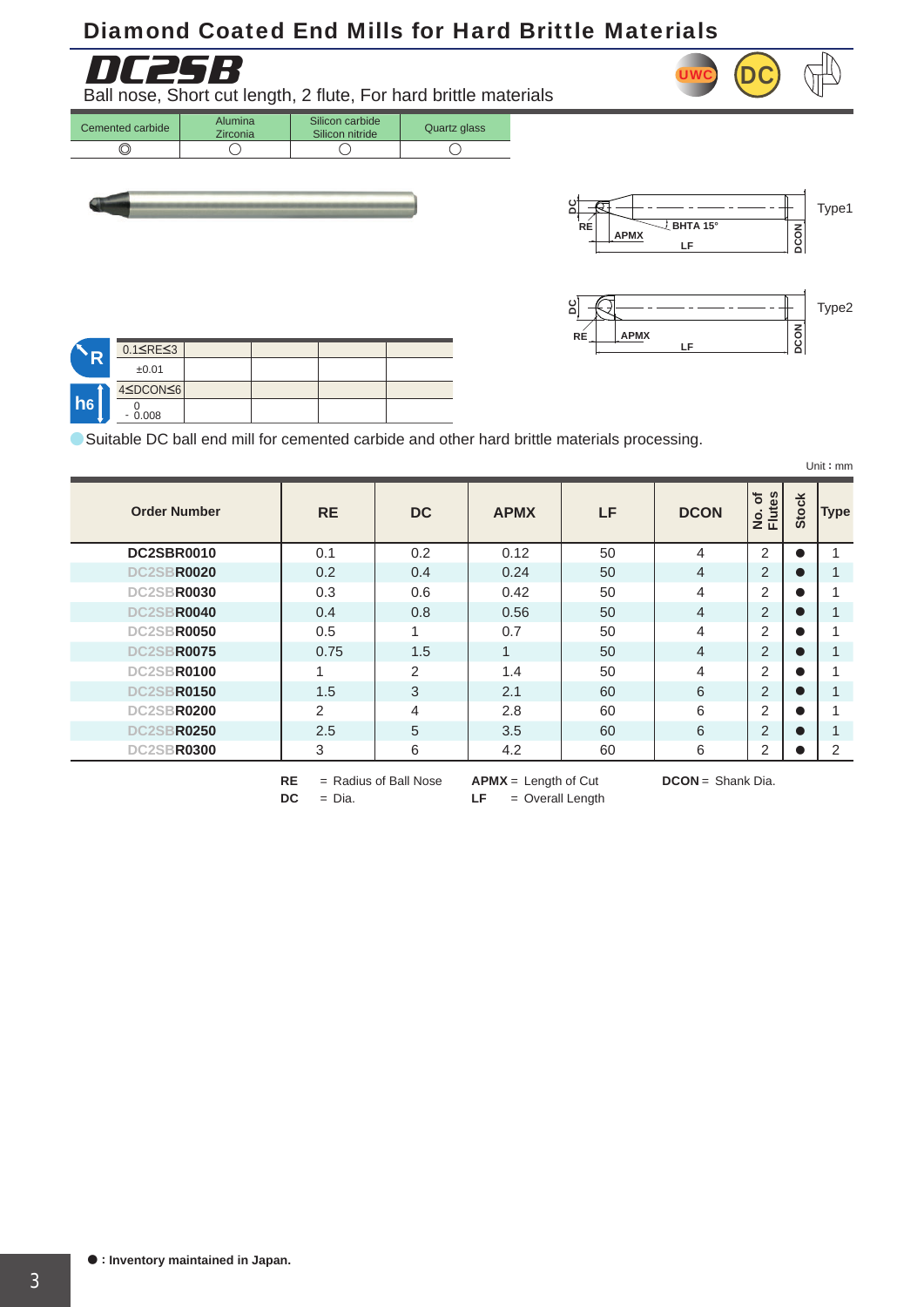#### **RECOMMENDED CUTTING CONDITIONS**

|                         | Work material     | Cemented carbide                  |                                                    |       |                         | Alumina<br>Zirconia               |                       |                         |                         |  |  |  |
|-------------------------|-------------------|-----------------------------------|----------------------------------------------------|-------|-------------------------|-----------------------------------|-----------------------|-------------------------|-------------------------|--|--|--|
| <b>DC</b><br>(mm)       | <b>RE</b><br>(mm) | <b>Revolution</b><br>$(min^{-1})$ | Feed rate<br>Depth of cut<br>$ap$ (mm)<br>(mm/min) |       | Depth of cut<br>ae (mm) | <b>Revolution</b><br>$(min^{-1})$ | Feed rate<br>(mm/min) | Depth of cut<br>ap (mm) | Depth of cut<br>ae (mm) |  |  |  |
| 0.2                     | 0.1               | 30000                             | 100                                                | 0.01  | 0.01                    | 30000                             | 100                   | 0.01                    | 0.01                    |  |  |  |
| 0.4                     | 0.2               | 30000                             | 150                                                | 0.02  | 0.08                    | 30000                             | 150                   | 0.02                    | 0.08                    |  |  |  |
| 0.6                     | 0.3               | 30000                             | 200<br>0.03                                        |       | 0.14                    | 30000                             | 200                   | 0.03                    | 0.14                    |  |  |  |
| 0.8                     | 0.4               | 30000                             | 0.04<br>250                                        |       | 0.19                    | 30000                             | 250                   | 0.04                    | 0.19                    |  |  |  |
| $\mathbf{1}$            | 0.5               | 30000                             | 300<br>0.05                                        |       | 0.25                    | 30000                             | 300                   | 0.05                    | 0.25                    |  |  |  |
| 1.5                     | 0.75              | 30000                             | 300                                                | 0.075 | 0.275                   | 30000                             | 300                   | 0.075                   | 0.275                   |  |  |  |
| $\overline{2}$          | $\mathbf{1}$      | 30000                             | 300                                                | 0.1   | 0.3                     | 30000                             | 300                   | 0.1                     | 0.3                     |  |  |  |
| 3                       | 1.5               | 27500                             | 275                                                | 0.125 | 0.33                    | 27500                             | 275                   | 0.125                   | 0.33                    |  |  |  |
| $\overline{\mathbf{4}}$ | $\overline{2}$    | 24000                             | 240                                                | 0.15  | 0.35                    | 24000                             | 240                   | 0.15                    | 0.35                    |  |  |  |
| 5                       | 2.5               | 22000                             | 220                                                | 0.175 | 0.37                    | 22000                             | 220                   | 0.175                   | 0.37                    |  |  |  |
| 6                       | $\overline{3}$    | 20000                             | 200                                                | 0.2   | 0.4                     | 20000                             | 200                   | 0.2                     | 0.4                     |  |  |  |
| Depth of cut            |                   |                                   | ae<br>ap                                           |       |                         |                                   |                       |                         |                         |  |  |  |

| Work material     |                   | Silicon carbide<br>Silicon nitride |                              |                           |                         | Quartz glass                      |                       |                           |                           |  |  |
|-------------------|-------------------|------------------------------------|------------------------------|---------------------------|-------------------------|-----------------------------------|-----------------------|---------------------------|---------------------------|--|--|
| <b>DC</b><br>(mm) | <b>RE</b><br>(mm) | Revolution<br>$(min^{-1})$         | <b>Feed rate</b><br>(mm/min) | Depth of cut<br>$ap$ (mm) | Depth of cut<br>ae (mm) | <b>Revolution</b><br>$(min^{-1})$ | Feed rate<br>(mm/min) | Depth of cut<br>$ap$ (mm) | Depth of cut<br>$ae$ (mm) |  |  |
| 0.2               | 0.1               | 30000                              | 50                           | 0.005                     | 0.005                   | 30000                             | 150                   | 0.015                     | 0.015                     |  |  |
| 0.4               | 0.2               | 30000                              | 75                           | 0.01                      | 0.04                    | 30000                             | 225                   | 0.03                      | 0.12                      |  |  |
| 0.6               | 0.3               | 30000                              | 100                          | 0.015                     | 0.07                    | 30000                             | 300                   | 0.045                     | 0.21                      |  |  |
| 0.8               | 0.4               | 30000                              | 125<br>0.02                  |                           | 0.095                   | 30000                             | 375                   | 0.06                      | 0.285                     |  |  |
| $\mathbf{1}$      | 0.5               | 30000                              | 150                          | 0.025                     |                         | 30000                             | 450                   | 0.075                     | 0.375                     |  |  |
| 1.5               | 0.75              | 30000                              | 150                          | 0.038                     | 0.138                   | 30000                             | 450                   | 0.113                     | 0.413                     |  |  |
| $\overline{2}$    | 1                 | 30000                              | 150                          | 0.05                      | 0.15                    | 30000                             | 450                   | 0.15                      | 0.45                      |  |  |
| 3                 | 1.5               | 27500                              | 138                          | 0.063                     | 0.165                   | 27500                             | 413                   | 0.188                     | 0.495                     |  |  |
| $\overline{4}$    | $\overline{2}$    | 24000                              | 120                          | 0.075                     | 0.175                   | 24000                             | 360                   | 0.225                     | 0.525                     |  |  |
| 5                 | 2.5               | 22000                              | 110                          | 0.088                     | 0.185                   | 22000                             | 330                   | 0.263                     | 0.555                     |  |  |
| 6                 | 3                 | 20000                              | 100                          | 0.1                       | 0.2                     | 20000                             | 300                   | 0.3                       | 0.6                       |  |  |
| Depth of cut      |                   | ae<br>ap                           |                              |                           |                         |                                   |                       |                           |                           |  |  |

1) The cemented carbide in the above mentioned cutting conditions table is based on CIS standard VM-40(90HRA).

2) Air blow or dry processing is recommended with cemented carbide processing.

\*Note: Using coolants or oil mists may decrease tool longevity.

3) The use of a water soluble cutting oil is recommended with the processing of hard brittle materials other than the cemented carbide mentioned in the above table. Be sure to refuel the oil and eliminate any chip discharge that adheres to the tool.

4) Cutting conditions may need adjustments depending on the type of work material.

5) Reduce the rotation speed and feedrate shown in the above table at a similar ratio when no rigidity in the machinery or work mounting and occurrence of chatter or abnormal sound.

6) Implementation of special countermeasures is recommended since fine chip discharge may enter gaps in the processing machinery.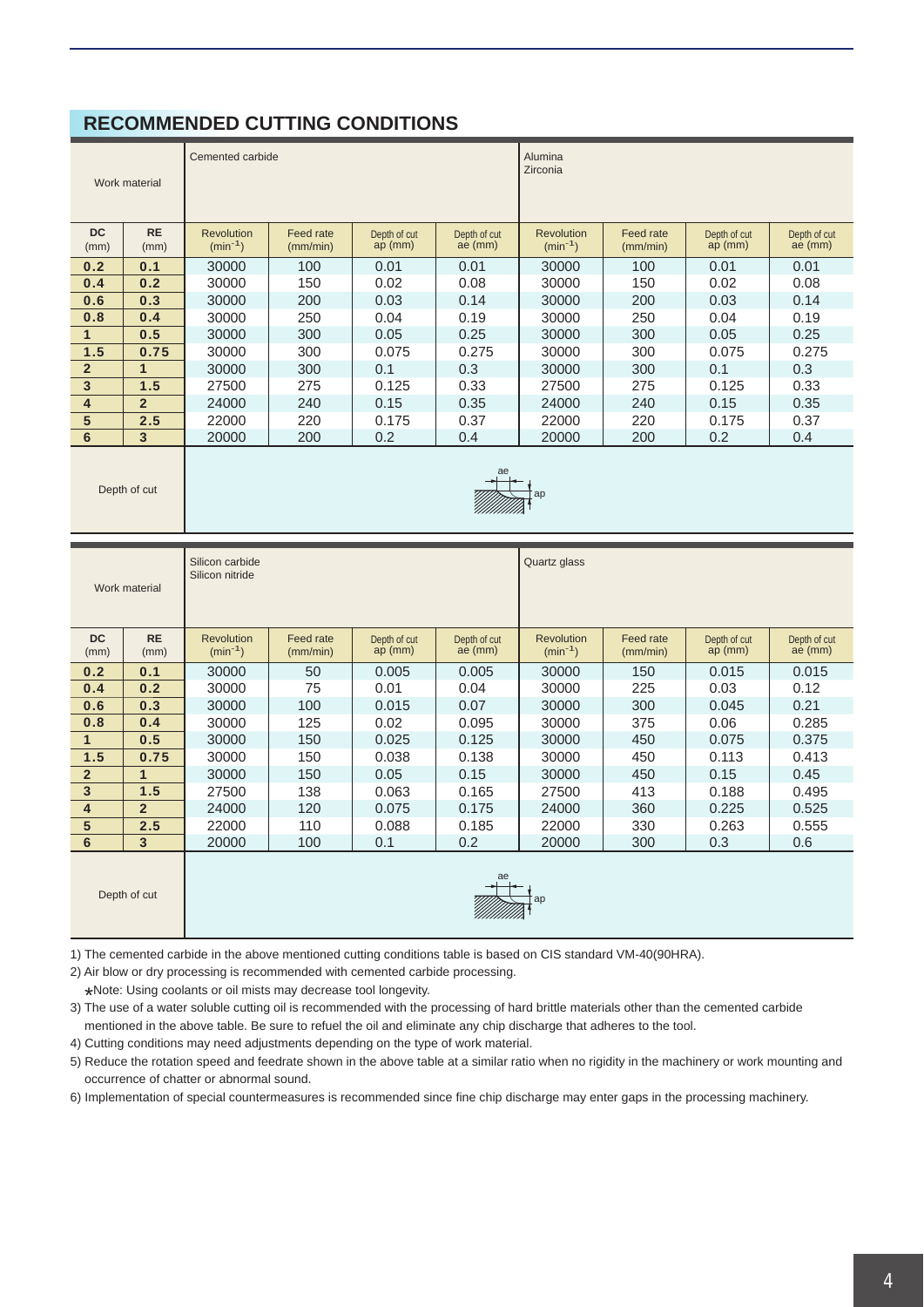## Diamond Coated End Mills for Hard Brittle Materials



**DC2XLB**<br>Ball nose, Short cut length, 2 flute, Long neck, For hard brittle materials

| Cemented carbide | Alumina<br><b>Zirconia</b> | Silicon carbide<br>Silicon nitride | Quartz glass |
|------------------|----------------------------|------------------------------------|--------------|
| ◡                |                            |                                    |              |
|                  |                            |                                    |              |



**UWC** 

DC

| D             | $0.1 \leq$ RE $\leq$ 3 |  |  |
|---------------|------------------------|--|--|
|               | ±0.01                  |  |  |
|               | 4≤DCON≤6               |  |  |
| [ <b>h6</b> ] | $-0.008$               |  |  |

● Suitable DC long neck ball end mill for cemented carbide and other hard brittle materials processing.

|                                   |              |                         |             |     |                 |    |                     |                  |              | Unit: mm    |
|-----------------------------------|--------------|-------------------------|-------------|-----|-----------------|----|---------------------|------------------|--------------|-------------|
| <b>Order Number</b>               | <b>RE</b>    | DC.                     | <b>APMX</b> | LU  | <b>DN</b>       | LF | <b>DCON</b>         | No. of<br>Flutes | <b>Stock</b> | <b>Type</b> |
| DC2XLBR0010N005                   | 0.1          | 0.2                     | 0.12        | 0.5 | 0.18            | 50 | 4                   | 2                | ●            | 1           |
| DC2XLBR0020N010                   | 0.2          | 0.4                     | 0.24        | 1   | 0.36            | 50 | $\overline{4}$      | $\overline{2}$   |              |             |
| DC2XLBR0030N015                   | 0.3          | 0.6                     | 0.36        | 1.5 | 0.56            | 50 | 4                   | 2                |              |             |
| <b>R0040N020</b><br><b>DC2XLB</b> | 0.4          | 0.8                     | 0.48        | 2   | 0.76            | 50 | $\overline{4}$      | 2                |              |             |
| DC2XLBR0050N025                   | 0.5          |                         | 0.6         | 2.5 | 0.96            | 50 | 4                   | 2                |              |             |
| <b>R0050N050</b><br><b>DC2XLB</b> | 0.5          | $\mathbf{1}$            | 0.6         | 5   | 0.96            | 50 | $\overline{4}$      | 2                |              |             |
| DC2XLBR0075N038                   | 0.75         | 1.5                     | 0.9         | 3.8 | 1.44            | 50 | 4                   | 2                |              |             |
| DC2XLBR0100N060                   | $\mathbf{1}$ | 2                       | 1.2         | 6   | 1.94            | 50 | $\overline{4}$      | 2                |              |             |
| DC2XLBR0100N100                   | 1            | $\overline{2}$          | 1.2         | 10  | 1.94            | 50 | 4                   | 2                |              |             |
| DC2XLBR0150N080                   | 1.5          | 3                       | 1.8         | 8   | 2.9             | 60 | 6                   | $\overline{2}$   |              |             |
| DC2XLBR0200N100                   | 2            | 4                       | 2.4         | 10  | 3.9             | 60 | 6                   | 2                |              |             |
| <b>R0250N100</b><br><b>DC2XLB</b> | 2.5          | 5                       | 3           | 10  | 4.9             | 60 | 6                   | 2                |              |             |
| DC2XLBR0300N100                   | 3            | 6                       | 3.6         | 10  | 5.85            | 60 | 6                   | 2                |              | 2           |
|                                   | <b>RE</b>    | $=$ Radius of Ball Nose | LU          |     | $=$ Neck Length |    | $DCON =$ Shank Dia. |                  |              |             |

**DC** = Dia. **APMX** = Length of Cut **DN** = Neck Dia.

Overall Length

**LF** =

a **: Inventory maintained in Japan.**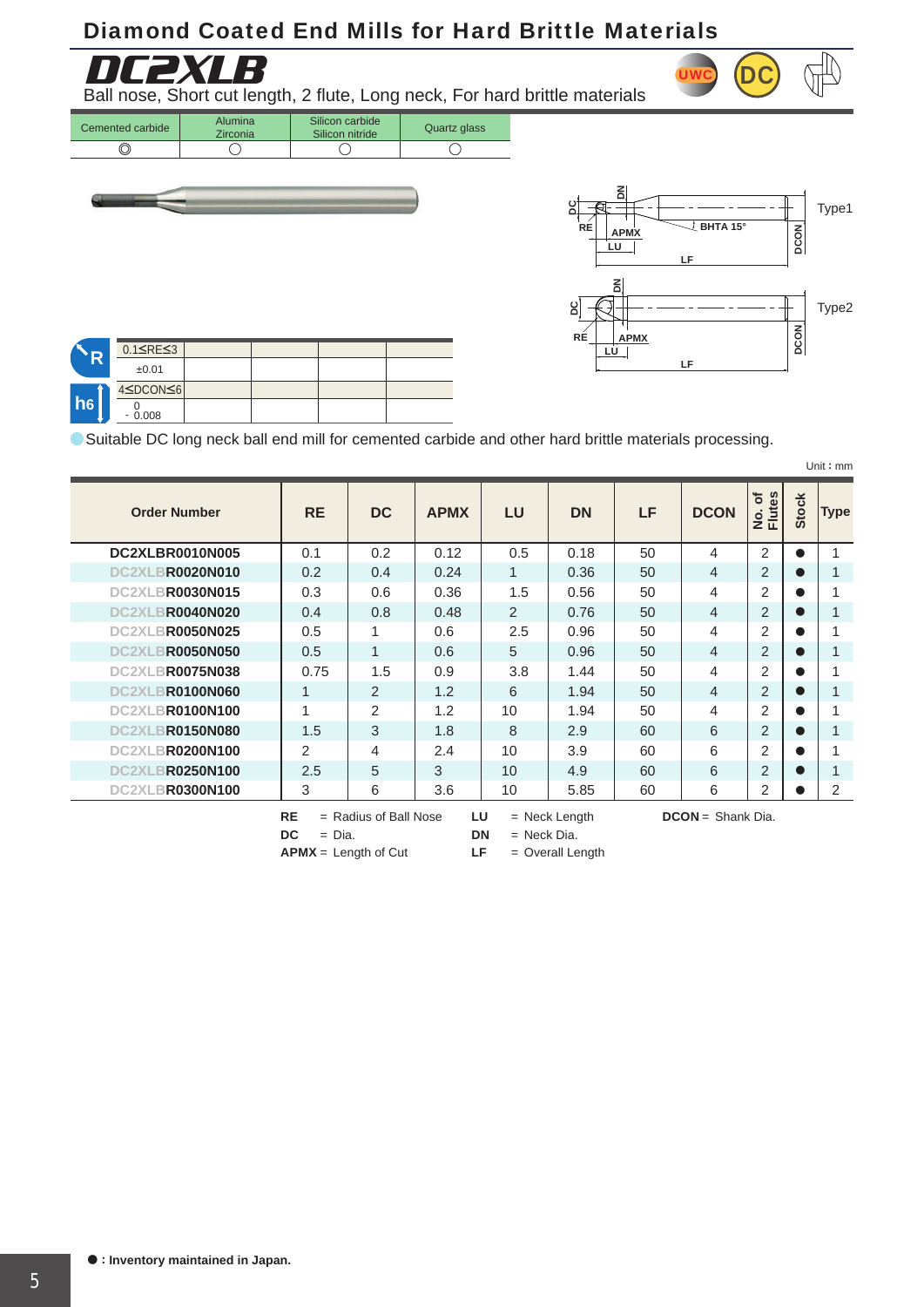#### **RECOMMENDED CUTTING CONDITIONS**

|                   | Work material     |                | Cemented carbide           |                              |                           |                         | Alumina<br>Zirconia               |                       |                           |                           |  |
|-------------------|-------------------|----------------|----------------------------|------------------------------|---------------------------|-------------------------|-----------------------------------|-----------------------|---------------------------|---------------------------|--|
| <b>DC</b><br>(mm) | <b>RE</b><br>(mm) | LU<br>(mm)     | Revolution<br>$(min^{-1})$ | <b>Feed rate</b><br>(mm/min) | Depth of cut<br>$ap$ (mm) | Depth of cut<br>ae (mm) | <b>Revolution</b><br>$(min^{-1})$ | Feed rate<br>(mm/min) | Depth of cut<br>$ap$ (mm) | Depth of cut<br>$ae$ (mm) |  |
| 0.2               | 0.1               | 0.5            | 30000                      | 30                           | 0.005                     | 0.01                    | 30000                             | 30                    | 0.005                     | 0.01                      |  |
| 0.4               | 0.2               | 1              | 30000                      | 100                          | 0.015                     | 0.08                    | 30000                             | 100                   | 0.015                     | 0.08                      |  |
| 0.6               | 0.3               | 1.5            | 30000                      | 200                          | 0.03                      | 0.14                    | 30000                             | 200                   | 0.03                      | 0.14                      |  |
| 0.8               | 0.4               | $\overline{2}$ | 30000                      | 250                          | 0.04                      | 0.19                    | 30000                             | 250                   | 0.04                      | 0.19                      |  |
| 1                 | 0.5               | 2.5            | 30000                      | 300                          | 0.05                      | 0.25                    | 30000                             | 300                   | 0.05                      | 0.25                      |  |
| $\mathbf{1}$      | 0.5               | 5              | 30000                      | 300                          | 0.05                      | 0.25                    | 30000                             | 300                   | 0.05                      | 0.25                      |  |
| 1.5               | 0.75              | 3.8            | 30000                      | 300                          | 0.075                     | 0.275                   | 30000                             | 300                   | 0.075                     | 0.275                     |  |
| $\overline{2}$    | 1                 | 6              | 30000                      | 300                          | 0.1                       | 0.3                     | 30000                             | 300                   | 0.1                       | 0.3                       |  |
| $\overline{2}$    | 1                 | 10             | 30000                      | 300                          | 0.1                       | 0.3                     | 30000                             | 300                   | 0.1                       | 0.3                       |  |
| 3                 | 1.5               | 8              | 27500                      | 275                          | 0.125                     | 0.33                    | 27500                             | 275                   | 0.125                     | 0.33                      |  |
| 4                 | $\overline{2}$    | 10             | 24000                      | 240                          | 0.15                      | 0.35                    | 24000                             | 240                   | 0.15                      | 0.35                      |  |
| 5                 | 2.5               | 10             | 22000                      | 220                          | 0.175                     | 0.37                    | 22000                             | 220                   | 0.175                     | 0.37                      |  |
| 6                 | 3                 | 10             | 20000                      | 200                          | 0.2                       | 0.4                     | 20000                             | 200                   | 0.2                       | 0.4                       |  |
|                   |                   |                |                            |                              |                           |                         |                                   |                       |                           |                           |  |

Depth of cut



|                   | Work material           |                 | Silicon carbide<br>Silicon nitride |                       |                           |                           | Quartz glass                      |                       |                           |                         |  |
|-------------------|-------------------------|-----------------|------------------------------------|-----------------------|---------------------------|---------------------------|-----------------------------------|-----------------------|---------------------------|-------------------------|--|
| <b>DC</b><br>(mm) | <b>RE</b><br>(mm)       | LU<br>(mm)      | <b>Revolution</b><br>$(min^{-1})$  | Feed rate<br>(mm/min) | Depth of cut<br>$ap$ (mm) | Depth of cut<br>$ae$ (mm) | <b>Revolution</b><br>$(min^{-1})$ | Feed rate<br>(mm/min) | Depth of cut<br>$ap$ (mm) | Depth of cut<br>ae (mm) |  |
| 0.2               | 0.1                     | 0.5             | 30000                              | 15                    | 0.003                     | 0.005                     | 30000                             | 45                    | 0.008                     | 0.015                   |  |
| 0.4               | 0.2                     | $\mathbf{1}$    | 30000                              | 50                    | 0.008                     | 0.04                      | 30000                             | 150                   | 0.023                     | 0.12                    |  |
| 0.6               | 0.3                     | 1.5             | 30000                              | 100                   | 0.015                     | 0.07                      | 30000                             | 300                   | 0.045                     | 0.21                    |  |
| 0.8               | 0.4                     | $\overline{2}$  | 30000                              | 125                   | 0.02                      | 0.095                     | 30000                             | 375                   | 0.06                      | 0.285                   |  |
| $\mathbf{1}$      | 0.5                     | 2.5             | 30000                              | 150                   | 0.025                     | 0.125                     | 30000                             | 450                   | 0.075                     | 0.375                   |  |
| $\mathbf{1}$      | 0.5                     | 5               | 30000                              | 150                   | 0.025                     | 0.125                     | 30000                             | 450                   | 0.075                     | 0.375                   |  |
| 1.5               | 0.75                    | 3.8             | 30000                              | 150                   | 0.038                     | 0.138                     | 30000                             | 450                   | 0.113                     | 0.413                   |  |
| $\overline{2}$    | $\mathbf{1}$            | 6               | 30000                              | 150                   | 0.05                      | 0.15                      | 30000                             | 450                   | 0.15                      | 0.45                    |  |
| $\overline{2}$    | $\mathbf{1}$            | 10              | 30000                              | 150                   | 0.05                      | 0.15                      | 30000                             | 450                   | 0.15                      | 0.45                    |  |
| $\overline{3}$    | 1.5                     | 8               | 27500                              | 138                   | 0.063                     | 0.165                     | 27500                             | 413                   | 0.188                     | 0.495                   |  |
| 4                 | $\overline{2}$          | 10              | 24000                              | 120                   | 0.075                     | 0.175                     | 24000                             | 360                   | 0.225                     | 0.525                   |  |
| 5                 | 2.5                     | 10 <sup>1</sup> | 22000                              | 110                   | 0.088                     | 0.185                     | 22000                             | 330                   | 0.263                     | 0.555                   |  |
| 6                 | $\overline{\mathbf{3}}$ | 10 <sup>1</sup> | 20000                              | 100                   | 0.1                       | 0.2                       | 20000                             | 300                   | 0.3                       | 0.6                     |  |
| Depth of cut      |                         | ae<br>ap        |                                    |                       |                           |                           |                                   |                       |                           |                         |  |

1) The cemented carbide in the above mentioned cutting conditions table is based on CIS standard VM-40(90HRA).

2) Air blow or dry processing is recommended with cemented carbide processing.

\*Note: Using coolants or oil mists may decrease tool longevity.

3) The use of a water soluble cutting oil is recommended with the processing of hard brittle materials other than the cemented carbide mentioned in the above table. Be sure to refuel the oil and eliminate any chip discharge that adheres to the tool.

4) Cutting conditions may need adjustments depending on the type of work material.

5) Reduce the rotation speed and feedrate shown in the above table at a similar ratio when no rigidity in the machinery or work mounting and occurrence of chatter or abnormal sound.

6) Implementation of special countermeasures is recommended since fine chip discharge may enter gaps in the processing machinery.